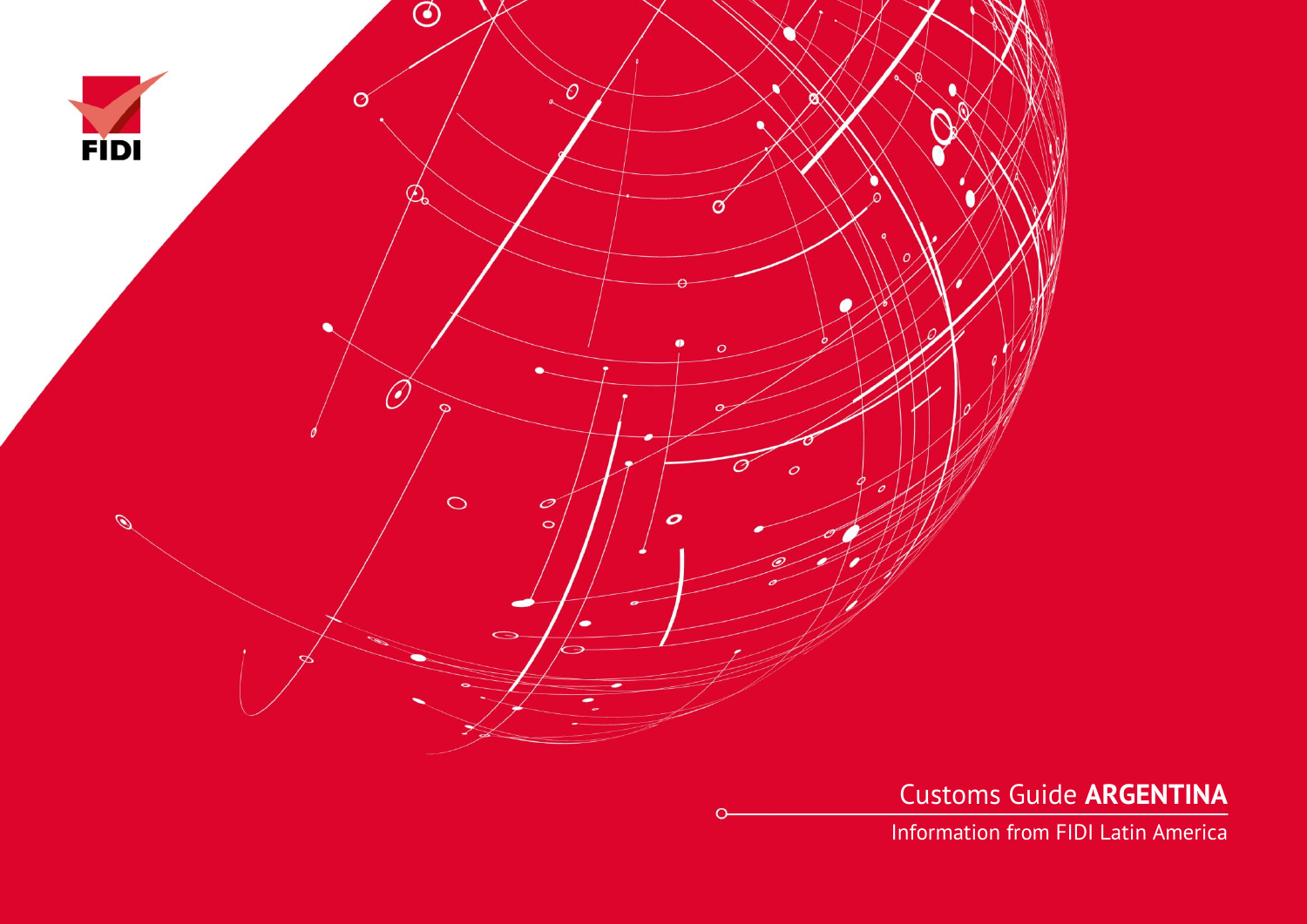## **Customs guide** ARGENTINA

## **The global quality standard for international moving.**

The FAIM label is your global assurance for a smooth, safe and comprehensive relocation process.





| <b>GOODS</b>                                 | <b>DOCUMENTS REQUIRED</b>                                                                                                                                                                                                                                                                                                                                                                                                                                                                                                                                                                                                                                                                                                                                                                                                                                                                                          | <b>CUSTOMS PRESCRIPTIONS</b>                                                                                                                                                                                                                                                                                                                                                                                                                                                                                                                                                                                                                                                                                                                                                                                                                                                                                                                                                                                                                                                                                                                                                                                                                                            | <b>REMARKS</b>                                                                                                                                                                                                                                                                                                                                                                                                                                                                                                                                                                                                                                                                                                                                                                                                                                                                                                                                                                                                                                                                                                                                 |
|----------------------------------------------|--------------------------------------------------------------------------------------------------------------------------------------------------------------------------------------------------------------------------------------------------------------------------------------------------------------------------------------------------------------------------------------------------------------------------------------------------------------------------------------------------------------------------------------------------------------------------------------------------------------------------------------------------------------------------------------------------------------------------------------------------------------------------------------------------------------------------------------------------------------------------------------------------------------------|-------------------------------------------------------------------------------------------------------------------------------------------------------------------------------------------------------------------------------------------------------------------------------------------------------------------------------------------------------------------------------------------------------------------------------------------------------------------------------------------------------------------------------------------------------------------------------------------------------------------------------------------------------------------------------------------------------------------------------------------------------------------------------------------------------------------------------------------------------------------------------------------------------------------------------------------------------------------------------------------------------------------------------------------------------------------------------------------------------------------------------------------------------------------------------------------------------------------------------------------------------------------------|------------------------------------------------------------------------------------------------------------------------------------------------------------------------------------------------------------------------------------------------------------------------------------------------------------------------------------------------------------------------------------------------------------------------------------------------------------------------------------------------------------------------------------------------------------------------------------------------------------------------------------------------------------------------------------------------------------------------------------------------------------------------------------------------------------------------------------------------------------------------------------------------------------------------------------------------------------------------------------------------------------------------------------------------------------------------------------------------------------------------------------------------|
| Removal goods - Argentine Citizens Returning | Original Passport with Manifiesta Esperar<br>Equipaje No Acompañado (note stating that<br>shipper is expecting a household goods<br>shipment), stamped by Customs at the time<br>of shipper's arrival into the country).<br>Original National Identity Document (DNI).<br>Certificate of Migratory Movements (must<br>indicate the entries and departures of the<br>shipper for the previous 24 months).<br>Clave Única de Identificación Laboral (CUIL)<br>Certificate.<br>Residence Certificate Issued by the<br>Argentine Consulate at origin, certified in<br>Argentina by the MFA.<br>Bill of Lading (OBL) / Air Waybill (AWB) /<br>CRT.<br>Typed packing list in Spanish. Manuscript<br>are not accepted.<br>Letter authorizing the moving company to<br>perform the import clearance on shipper's<br>behalf with signature certified and legalized.<br>The moving company will provide the form<br>locally. | Full contact details (phone, e-mail and<br>п.<br>address of delivery) to be provided.<br>Documents must be received by the agent at<br>least 48 hours prior to the arrival of the<br>shipment.<br>Shipper should be in Argentina at the time<br>of shipment arrival in order to provide the<br>original passport.<br>The origin of the move must be the last<br>place of residence of the shipper.<br>Shipments must arrive within 6 months of<br>the shipper's stamped date of entry.<br>Shipments of foreigners holding a Tourist<br>Visa cannot be imported.<br>All shipments are subject to physical<br>inspection except the diplomats that can<br>only be inspected as per a special Customs<br>requirement. Customs may require shipper<br>to be present for physical inspection of<br>cargo.<br>If the shipper has lived abroad for more than<br>1 year and has not re-entered Argentina for<br>more than 60 accumulative days during the<br>12 months prior to re-entry, the shipment<br>can be imported duty free; the shipper can<br>import only one shipment duty free every 3<br>years (just for Argentine and foreign citizens<br>holding a Permanent Visa).<br>If customer has been living abroad for more<br>than 2 years, the shipment can be imported | • Customs is imposing since mid-2016<br>additional intensive controls for all import<br>and export moves. Consequently,<br>inspections with anti-narcotics dog teams<br>have become mandatory for all shipments.<br>Clearance depends on the availability of<br>these dog brigades.<br>Argentine MFA link where you can get the<br>details of Argentine representations abroad:<br>http://www.mrecic.gov.ar/en/representacion<br>$e$<br>Physical Inspection handling charges will<br>apply for all private shipments arriving by<br>Sea or by Land (Not applied for Diplomats).<br>Estimated charges as follows:<br><b>-</b> LCL: USD 600<br>■ 20FT: USD 800<br>■ 40FT: USD 1000<br>■ 40HC: USD 1200<br>Foreigners with a Temporary Resident Visa<br>must be imported under temporary<br>admission, as follows:<br>• The items must be guaranteed (bonded)<br>for the duration of the visa or a period<br>determined by Customs when the<br>shipment is released; the Bond and the<br>temporary admission must be renewed<br>before the expiration date.<br>• The goods must be quaranteed by a local<br>insurance company through a Póliza de |

All rights reserved. This publication may not be reproduced in any form without the permission of the FIDI Global Alliance. The FIDI Global Alliance cannot take responsibility for the contents of this publication. It is recommended to verify this information with a FIDI Affiliate prior to shipping. This document is produced based on the information supplied at the mentioned date.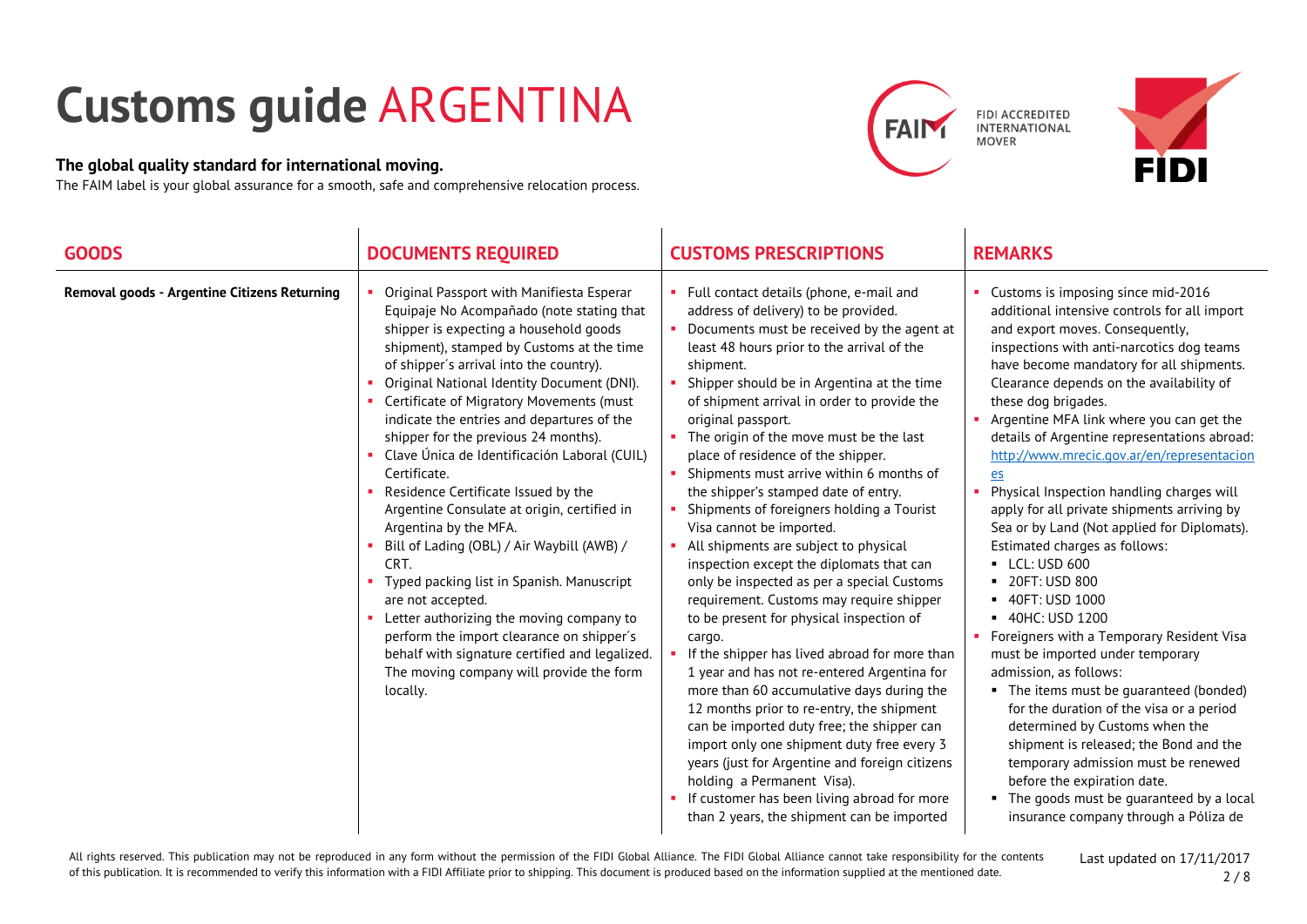| <b>GOODS</b>                                              | <b>DOCUMENTS REQUIRED</b>                                                                                                                                                                                               | <b>CUSTOMS PRESCRIPTIONS</b>                                                                                                                                                                                                                                                                                                                                                                                                                                                                                                                                                                                                                                                                                                                                                                                                                                                                                                                                                                                                                                                                                                                                                                                                                                                                                                          | <b>REMARKS</b>                                                                                                                                                                                                                                                                                                                                                                                                                                                                                                                                                                                                    |
|-----------------------------------------------------------|-------------------------------------------------------------------------------------------------------------------------------------------------------------------------------------------------------------------------|---------------------------------------------------------------------------------------------------------------------------------------------------------------------------------------------------------------------------------------------------------------------------------------------------------------------------------------------------------------------------------------------------------------------------------------------------------------------------------------------------------------------------------------------------------------------------------------------------------------------------------------------------------------------------------------------------------------------------------------------------------------------------------------------------------------------------------------------------------------------------------------------------------------------------------------------------------------------------------------------------------------------------------------------------------------------------------------------------------------------------------------------------------------------------------------------------------------------------------------------------------------------------------------------------------------------------------------|-------------------------------------------------------------------------------------------------------------------------------------------------------------------------------------------------------------------------------------------------------------------------------------------------------------------------------------------------------------------------------------------------------------------------------------------------------------------------------------------------------------------------------------------------------------------------------------------------------------------|
|                                                           |                                                                                                                                                                                                                         | duty free. Customs will not consider how<br>many days the customer has accumulated in<br>Argentina during the 12 months prior to re-<br>entry; the shipper can import only one<br>shipment duty free every 7 years (just for<br>Argentine and foreign citizens holding a<br>Permanent Visa).<br>Shippers must declare to Customs officers<br>upon entry that a shipment is expected and<br>a note must be stamped in the passport<br>(diplomats are excluded from this<br>requirement).<br>Diplomats must present a full copy of the<br>passport stamped by the Diplomatic Mission<br>or the official foreign organization where<br>the shipper is employed.<br>• If the shipper's passport was issued within 1<br>year, a previous passport must be presented;<br>for citizenship in multiple countries, all<br>passports must be presented.<br>• The Diplomatic Franchise must be provided<br>by the Diplomatic Mission or the Official<br>Foreign Organization where the shipper is<br>officially employed.<br>All documents not written in Spanish must<br>be translated by an official translator and<br>certified by the Colegio Argentino de<br>Traductores.<br>For foreign diplomats, the importation of<br>alcohol is allowed up to the annual limit<br>imposed by the MFA and the Embassy or<br>Representation's own limit. | Caución.<br>If at the expiration date of the Guarantee<br>the visa has not been renewed, the goods<br>must be re-exported before the<br>expiration date of the Guarantee and the<br>visa. If a Permanent Residence Visa has<br>been obtained, the goods must be<br>nationalized the Guarantee will be<br>cancelled without paying taxes or duties.<br>• The Bond system is applicable for all<br>moves arriving by sea, land or air.<br>In the case of air shipments, Customs will<br>also allow the importation of Foreigners<br>holding Temporary Visa by paying taxes<br>and duties, 50% on Customs appraisal. |
| Foreigners holding temporary visa (except<br>tourist one) | Original Passport with Manifiesta Esperar<br>Equipaje No Acompañado (note stating that<br>shipper is expecting a household goods<br>shipment), stamped by Customs at the time<br>of shipper's arrival into the Country. | Same as above.                                                                                                                                                                                                                                                                                                                                                                                                                                                                                                                                                                                                                                                                                                                                                                                                                                                                                                                                                                                                                                                                                                                                                                                                                                                                                                                        | • Same as above.                                                                                                                                                                                                                                                                                                                                                                                                                                                                                                                                                                                                  |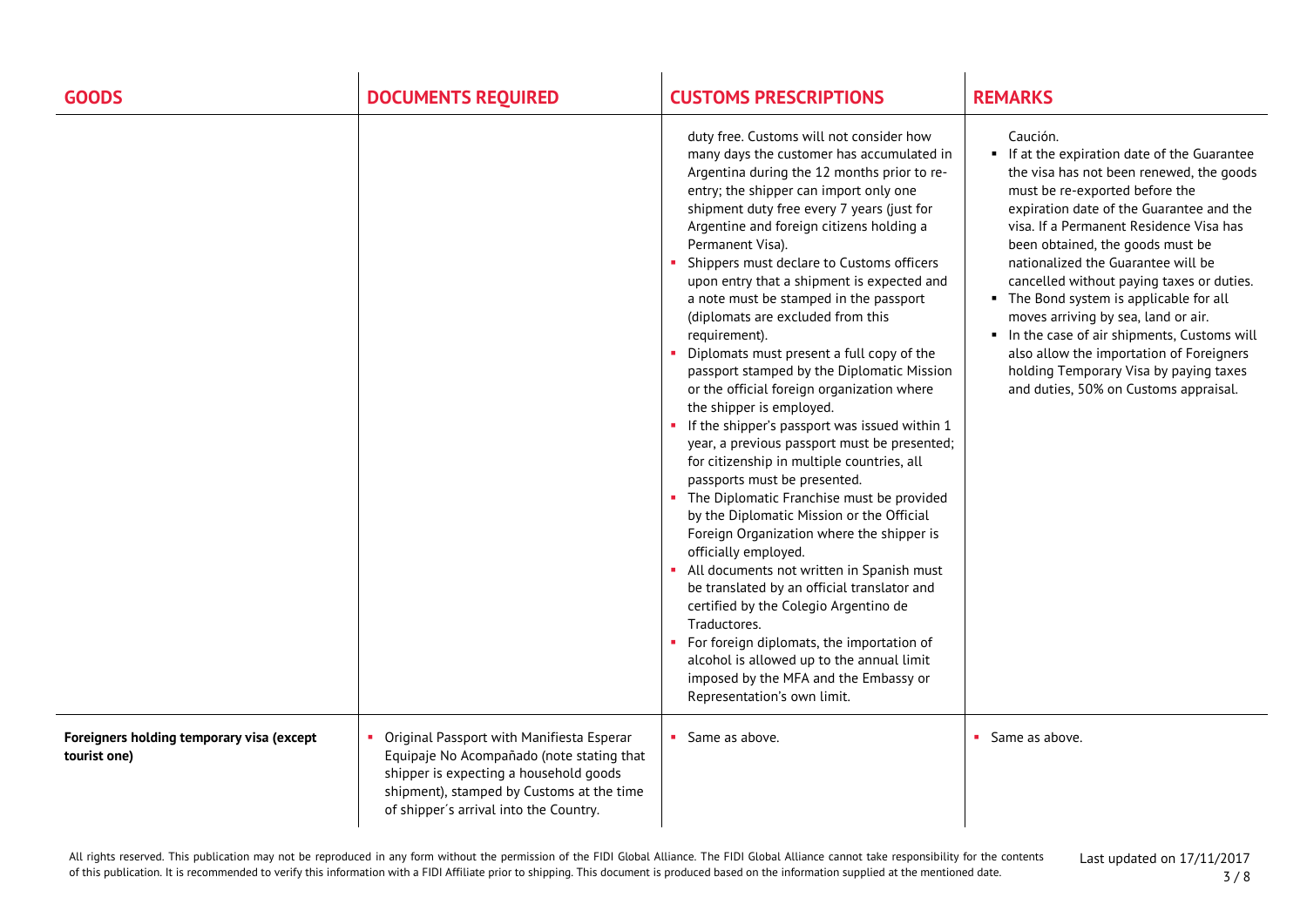| <b>GOODS</b>                       | <b>DOCUMENTS REQUIRED</b>                                                                                                                                                                                                                                                                                                                                                                                                                                                                                                                                                                                                                                                                                                  | <b>CUSTOMS PRESCRIPTIONS</b>                                                                                                                                                                                                        | <b>REMARKS</b>   |
|------------------------------------|----------------------------------------------------------------------------------------------------------------------------------------------------------------------------------------------------------------------------------------------------------------------------------------------------------------------------------------------------------------------------------------------------------------------------------------------------------------------------------------------------------------------------------------------------------------------------------------------------------------------------------------------------------------------------------------------------------------------------|-------------------------------------------------------------------------------------------------------------------------------------------------------------------------------------------------------------------------------------|------------------|
|                                    | Original National Identity Document (DNI) or<br>Visa or Residencia Precaria (temporary visa)<br>copy (if DNI is unavailable).<br>• Certificate of Migratory Movements (must<br>indicate the entries and departures of the<br>shipper for the previous 24 months).<br>• Clave Única de Identificación Laboral (CUIL)<br>Certificate.<br>Caution Policy issued by a local insurance<br>company.<br>Bill of Lading (OBL) / Air Waybill (AWB) /<br>CRT.<br>Typed packing list in Spanish. Manuscript<br>are not accepted.<br>• Letter authorizing the moving company to<br>perform the import clearance on shipper's<br>behalf with signature certified and legalized.<br>The moving company will provide the form<br>locally. |                                                                                                                                                                                                                                     |                  |
| <b>Diplomats</b>                   | Diplomatic Franchise from the Argentine<br>Ministry of Foreign Affairs (Diplomats and<br>military personnel).<br>Bill of Lading (OBL) / Air Waybill (AWB) /<br>CRT.<br>• Typed packing list in Spanish. Manuscript<br>are not accepted.<br>• Letter authorizing the moving company to<br>perform the import clearance on shipper's<br>behalf with signature certified and legalized.<br>The moving company will provide the form<br>locally.                                                                                                                                                                                                                                                                               | Same as above.                                                                                                                                                                                                                      | • Same as above. |
| <b>Restricted / Dutiable items</b> |                                                                                                                                                                                                                                                                                                                                                                                                                                                                                                                                                                                                                                                                                                                            | Archaeological or paleontological patrimony<br>(fossils, human remains, collections and<br>sediment geological, etc.). Once admitted to<br>the country, its export will not be permitted.<br>• Works of art and monuments of recent |                  |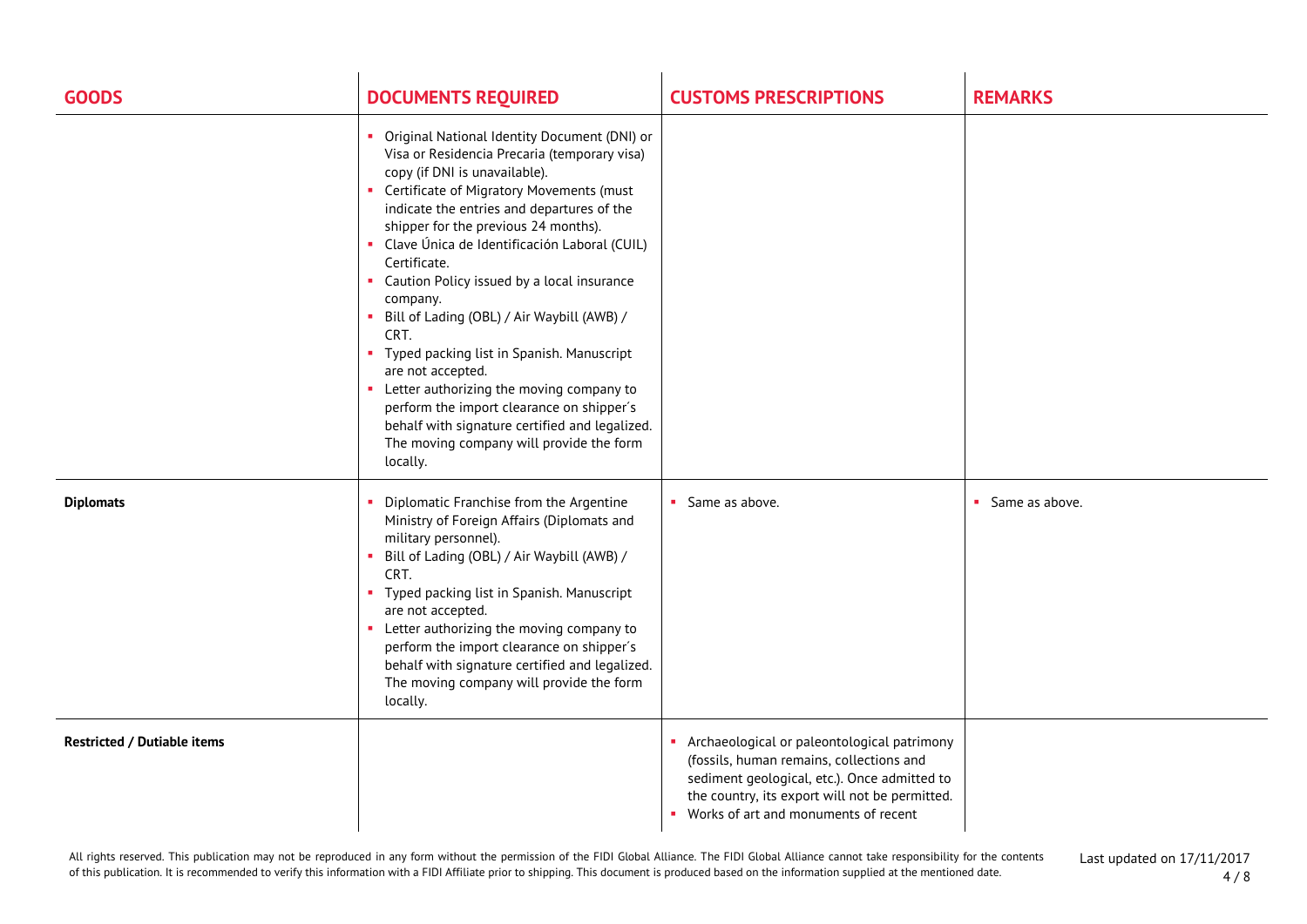| <b>GOODS</b>            | <b>DOCUMENTS REQUIRED</b>                                 | <b>CUSTOMS PRESCRIPTIONS</b>                                                                                                                                                                                                                                                                                                                                                                                                                                                                                                                                | <b>REMARKS</b>                                                                                                    |
|-------------------------|-----------------------------------------------------------|-------------------------------------------------------------------------------------------------------------------------------------------------------------------------------------------------------------------------------------------------------------------------------------------------------------------------------------------------------------------------------------------------------------------------------------------------------------------------------------------------------------------------------------------------------------|-------------------------------------------------------------------------------------------------------------------|
|                         |                                                           | antiquity (authorization is required).<br>Wood or items must be treated specifically<br>for pests.<br>• Weapons (must be declared and authorized<br>by the Registro Nacional de Armas (RENAR).<br>• Alcoholic beverages (up to 30 litres).<br>Items considered for commercial purposes<br>(determined through quantity, quality or<br>type).                                                                                                                                                                                                                |                                                                                                                   |
| <b>Prohibited items</b> |                                                           | • Items compromising public, animal and<br>agricultural health.<br>• Organic products (soil, firewood, wood,<br>animal parts, dried insects ).<br>• Narcotics or illegal drugs.<br>Pornographic material of any kind.<br>Dangerous, toxic or flammable items.<br>• Stolen or smuggled items.<br>Currency (actual or counterfeit).<br>· Food.<br>Spare parts or parts of any vehicle.<br>Items that contain an internal - combustion<br>or outboard engines.<br>• Hover boards.<br>Items that are not considered as part of a<br>move for Argentine Customs. |                                                                                                                   |
| <b>Pets</b>             | • Veterinary Health Certificate.<br>• Vaccination Record. | The Veterinary Health Certificate must be<br>issued within 10 days of arrival and stamped<br>by the nearest Argentine Consulate, if<br>possible.<br>All documents must accompany animal for<br>entry.<br>Dogs and cats arriving from Asia (except<br>Japan) and Africa must obtain a special<br>Import Permit prior to arrival.                                                                                                                                                                                                                             | • This regulation just applies for dogs and<br>cats.<br>• For any other animals, please check before<br>shipping. |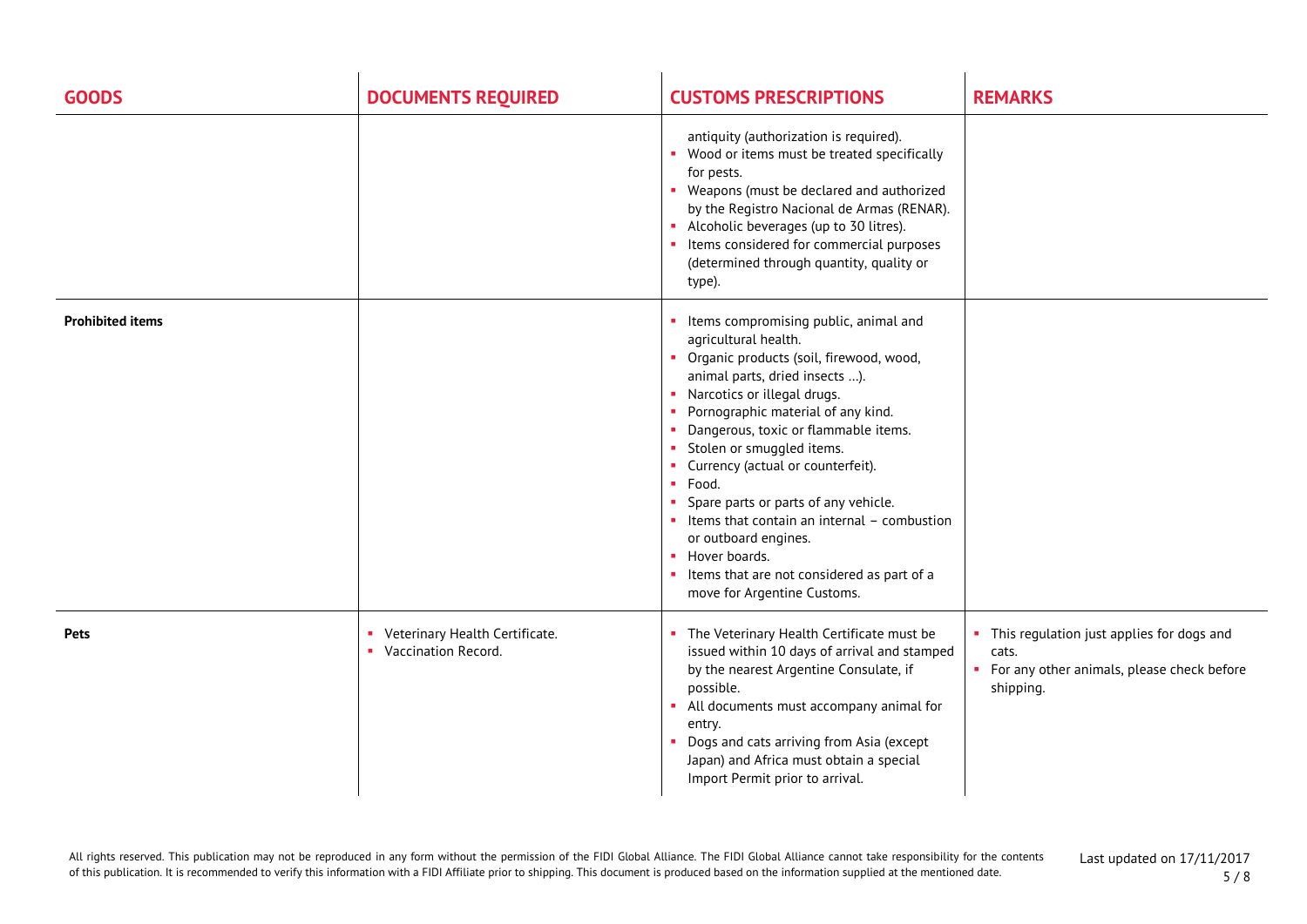| <b>GOODS</b>          | <b>DOCUMENTS REQUIRED</b>                                                                                                                                                                                                                                                                                                                                                                                                                                                                                                                                                                                                                                                                                                                                                        | <b>CUSTOMS PRESCRIPTIONS</b>                                                                                                                                                                                                                                                                                                                                                                                                                                                                                                                                                                                                                                                                                                                                                                                                                                         | <b>REMARKS</b> |
|-----------------------|----------------------------------------------------------------------------------------------------------------------------------------------------------------------------------------------------------------------------------------------------------------------------------------------------------------------------------------------------------------------------------------------------------------------------------------------------------------------------------------------------------------------------------------------------------------------------------------------------------------------------------------------------------------------------------------------------------------------------------------------------------------------------------|----------------------------------------------------------------------------------------------------------------------------------------------------------------------------------------------------------------------------------------------------------------------------------------------------------------------------------------------------------------------------------------------------------------------------------------------------------------------------------------------------------------------------------------------------------------------------------------------------------------------------------------------------------------------------------------------------------------------------------------------------------------------------------------------------------------------------------------------------------------------|----------------|
| <b>Motor vehicles</b> | <b>Argentine Citizens Returning (including</b><br>Argentine diplomats returning):<br>• Shipper's original passport.<br>Residence Certificate issued by the<br>Argentine Consulate at origin.<br>• Vehicle Title / Documentation.<br>• Original Purchase Invoice, certified by the<br>Argentine Consulate at origin country.<br>• Bill of Lading (OBL) / Air Waybill (AWB).<br>• Letter authorizing the moving company<br>to perform the import clearance on<br>shipper's behalf with signature certified<br>and legalized. The moving company will<br>provide the form locally (Not applicable<br>for Foreign Diplomats).<br>• All documents not written in Spanish<br>must be translated by an official<br>translator and certified by the Colegio<br>Argentino de Traductores. | • The vehicle title must be registered under<br>the shipper's name for at least 3 months<br>prior to departure from the origin country<br>(not applied for foreign diplomats).<br>• Vehicles must arrive within 6 months of<br>shipper's entry date.<br>The importation of new vehicles is subject<br>to the Ministry of Commerce regulations and<br>is limited to certain types of vehicles.<br>• New vehicles cannot be imported as part of<br>the move. Just allowed for Foreign<br>Diplomats.<br>Returning Argentine citizens may import<br>used vehicles only (one car and one<br>motorcycle for each adult member of the<br>family). The importation will be dutiable,<br>except in very specific cases.<br>Foreigners with permanent resident status<br>may import used vehicles only, under the<br>same rules that apply to returning Argentine<br>citizens. |                |
|                       | <b>Foreigners holding temporary Visa:</b><br>• Shipper's original passport.<br>• Vehicle Title / Documentation.<br>• Temporary admission forms, completed<br>and signed by shipper (foreigners holding<br>Temporary Visa).<br>• Bill of Lading (OBL) / Air Waybill (AWB).<br>• Letter authorizing the moving company<br>to perform the import clearance on<br>shipper's behalf with signature certified<br>and legalized. The moving company will<br>provide the form locally (not applicable<br>for Foreign Diplomats).<br>• All documents not written in Spanish<br>must be translated by an official<br>translator and certified by the Colegio                                                                                                                               | Foreigners with a Temporary Visa may<br>import used vehicles under temporary<br>admission and will not be charged duties<br>and taxes. Vehicles are only allowed<br>temporary admission for the duration of the<br>Visa and can be renewed upon renewal of<br>the Visa. Vehicles must be removed from<br>Argentina prior to the expiration of the Visa.<br>Vehicles imported under temporary basis<br>must keep the original plates.<br>Argentine citizens living abroad for more<br>than 2 years and can confirm that through a<br>Residence Certificate can import one car<br>duty free if Customs appraisal is less then<br>USD 15000 CIF. If Customs appraisal is over<br>than USD 15000 CIF, taxes and duties will<br>apply.<br>The duties and taxes will be between 82 and                                                                                     |                |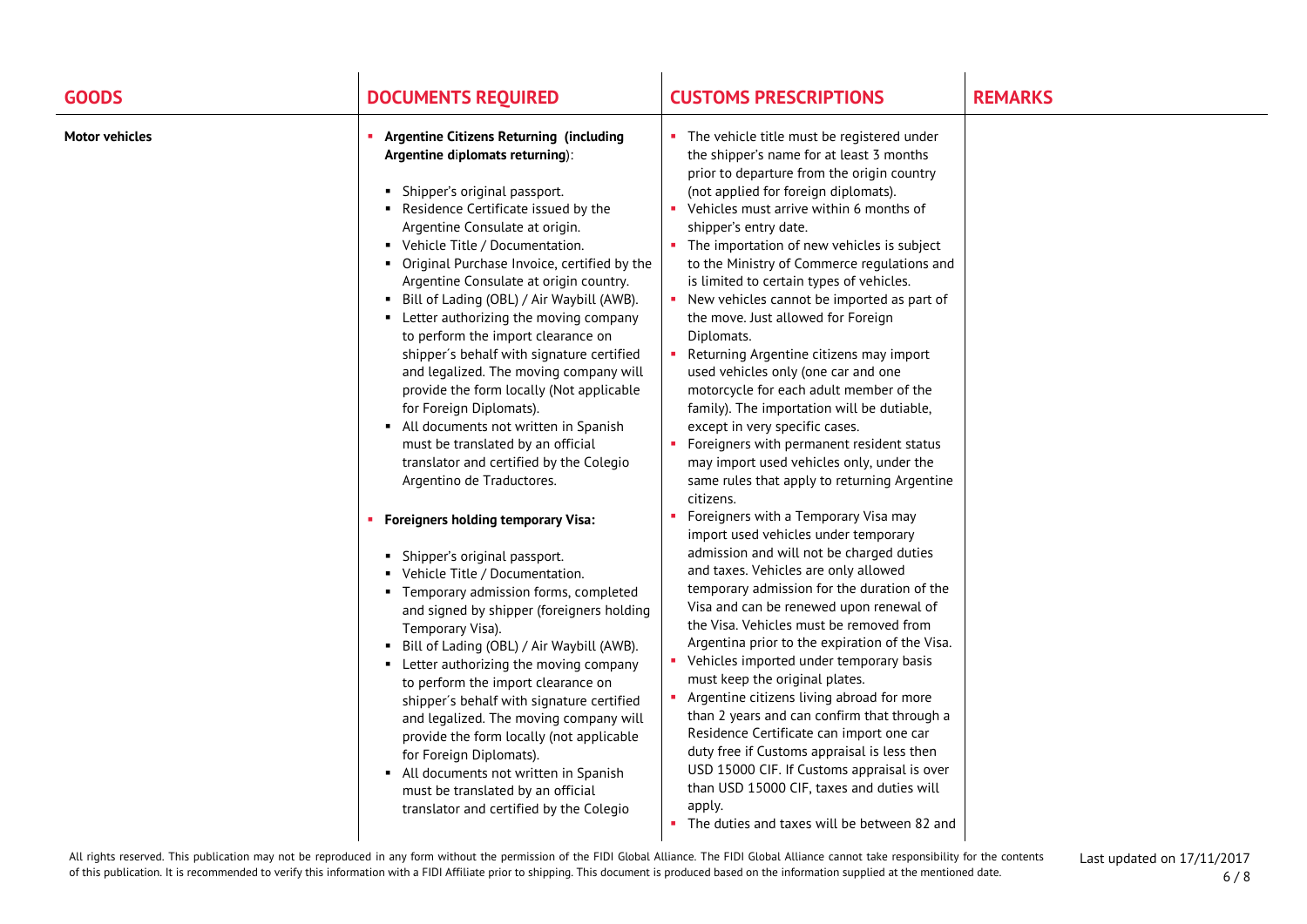| <b>GOODS</b> | <b>DOCUMENTS REQUIRED</b>                                                                                                                                                                                                                                                                                                                                                                                                                                                                                          | <b>CUSTOMS PRESCRIPTIONS</b>                                                       | <b>REMARKS</b> |
|--------------|--------------------------------------------------------------------------------------------------------------------------------------------------------------------------------------------------------------------------------------------------------------------------------------------------------------------------------------------------------------------------------------------------------------------------------------------------------------------------------------------------------------------|------------------------------------------------------------------------------------|----------------|
|              | Argentino de Traductores.                                                                                                                                                                                                                                                                                                                                                                                                                                                                                          | 105% on CIF value. Additional local taxes<br>could apply depending on car's value. |                |
|              | <b>Foreign Diplomats:</b>                                                                                                                                                                                                                                                                                                                                                                                                                                                                                          |                                                                                    |                |
|              | • Diplomatic Franchise (Diplomats and<br>military personnel).<br>• Bill of Lading (OBL) / Air Waybill (AWB).<br>• Letter authorizing the moving company<br>to perform the import clearance on<br>shipper's behalf with signature certified<br>and legalized. The moving company will<br>provide the form locally (not applicable<br>for Foreign Diplomats).<br>• All documents not written in Spanish<br>must be translated by an official<br>translator and certified by the Colegio<br>Argentino de Traductores. |                                                                                    |                |